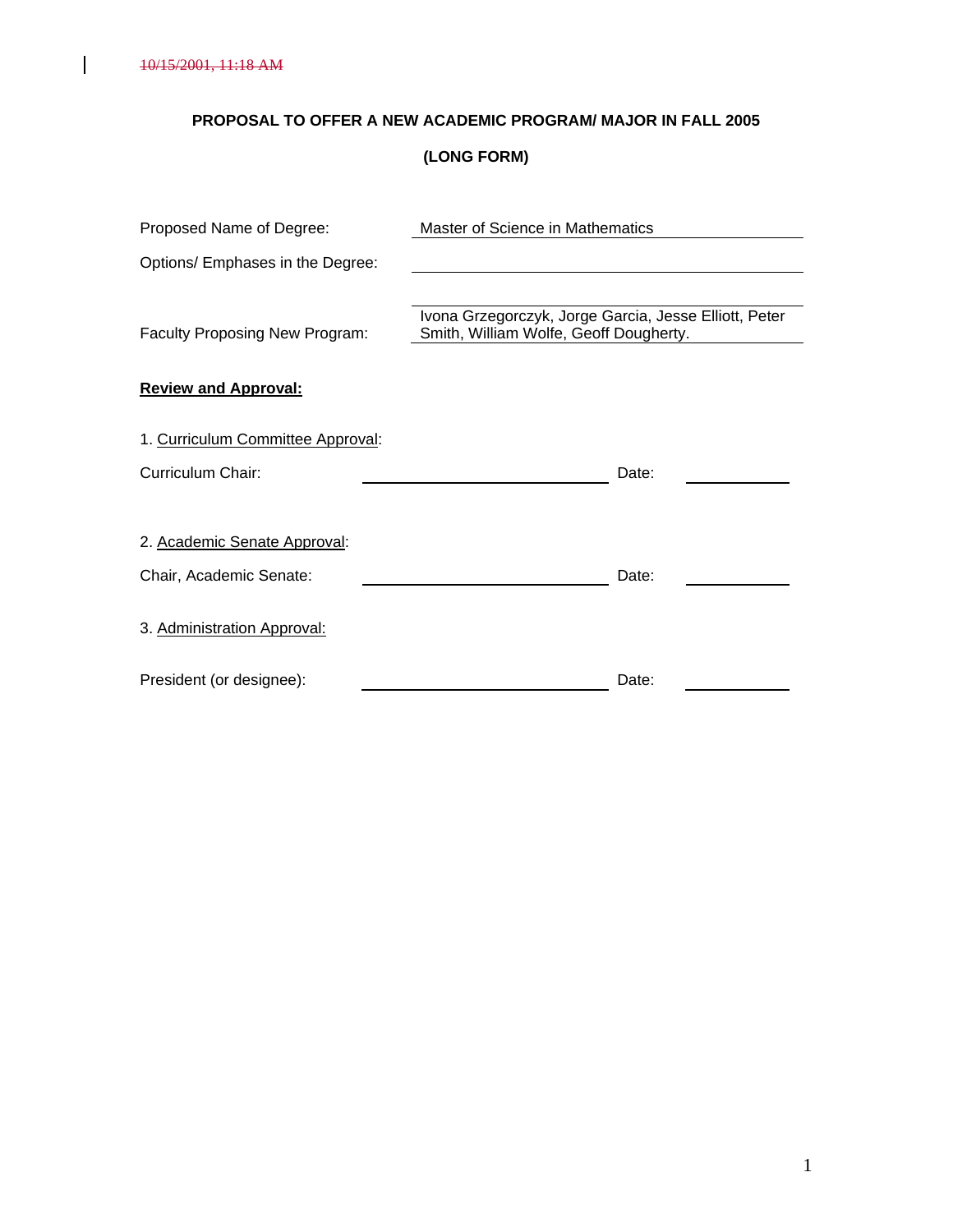#### **PROCEDURE FOR SUBMITTING PROPOSALS FOR NEW PROGRAMS**

A campus, in accordance with its approved academic master plan, submits detailed proposals for new degree major programs to the Office of Academic Program Planning for review and approval in the academic year preceding projected implementation. Approval of any degree major program is subject to campus assurances that financial support, qualified faculty, physical facilities and library holdings sufficient to establish and maintain the program will be available within current budgetary support levels. The proposal must follow the format below, and four copies should be sent to Academic Program Planning, Office of the Chancellor.

#### **EXPLANATION:**

With the rapid development of high-tech and computational sciences in the entire world, the need for graduate programs in computational sciences is acute. There is a global shortage of people with advanced mathematical, computational, and computer skills throughout the industry, especially in the greater Los Angeles area, and Ventura county. The MS program in Mathematics is broad in scope (applications include, Bioinformatics, Actuarial Sciences, Cryptography, Security, Image Recognition, Artificial Intelligence, Mathematics Education).

The Program will be of interest to students with undergraduate degrees in mathematical sciences, computer science, engineering, and others with strong computational background. MS degree in Mathematics is on the CSUCI Curriculum Plan as self–supporting programs scheduled to start in the Fall 2005. There is a waiting lists of students committed to apply. The program will be of service to graduates holding computational degrees, especially for professional working in local high-tech and computational industries, as well as the military personnel. We have letters from local industries in support of the program.

Our graduates will find the employment in local high-tech, information systems, and computational industries, businesses, educational institutions, military and local and federal government. Some students may elect to continue their education in various at graduate schools.

Since we are expecting a quite broad interest in our program, we propose that the program will start in the Fall 2005 as a self-supporting program, and when the university budgetary situation improves, we will offer also a state supported version.

#### **1. Definition of the Proposed Degree Major Program**

**a. Name of the campus submitting the request, the full and exact designation (degree terminology) for the proposed degree major program, and academic year of intended implementation.**

California State University Channel Islands Master of Science in Mathematics Fall 2005

#### **b. Name of the department, departments, division or other unit of the campus that would offer the proposed degree major program. Identify the unit that will have primary responsibility.**

This degree program is a result of cooperation between Mathematics and Computer Science faculty. The program will offer MS degree in Mathematics. **All** of the courses are shared between MS in Mathematics and MS in Computer Science programs, and students' specializations depend on the final project/ thesis and the electives chosen under the supervision of their Mathematics advisors.

MS in Mathematics Program would offer the program initially through the Open University (the Extended Education Program).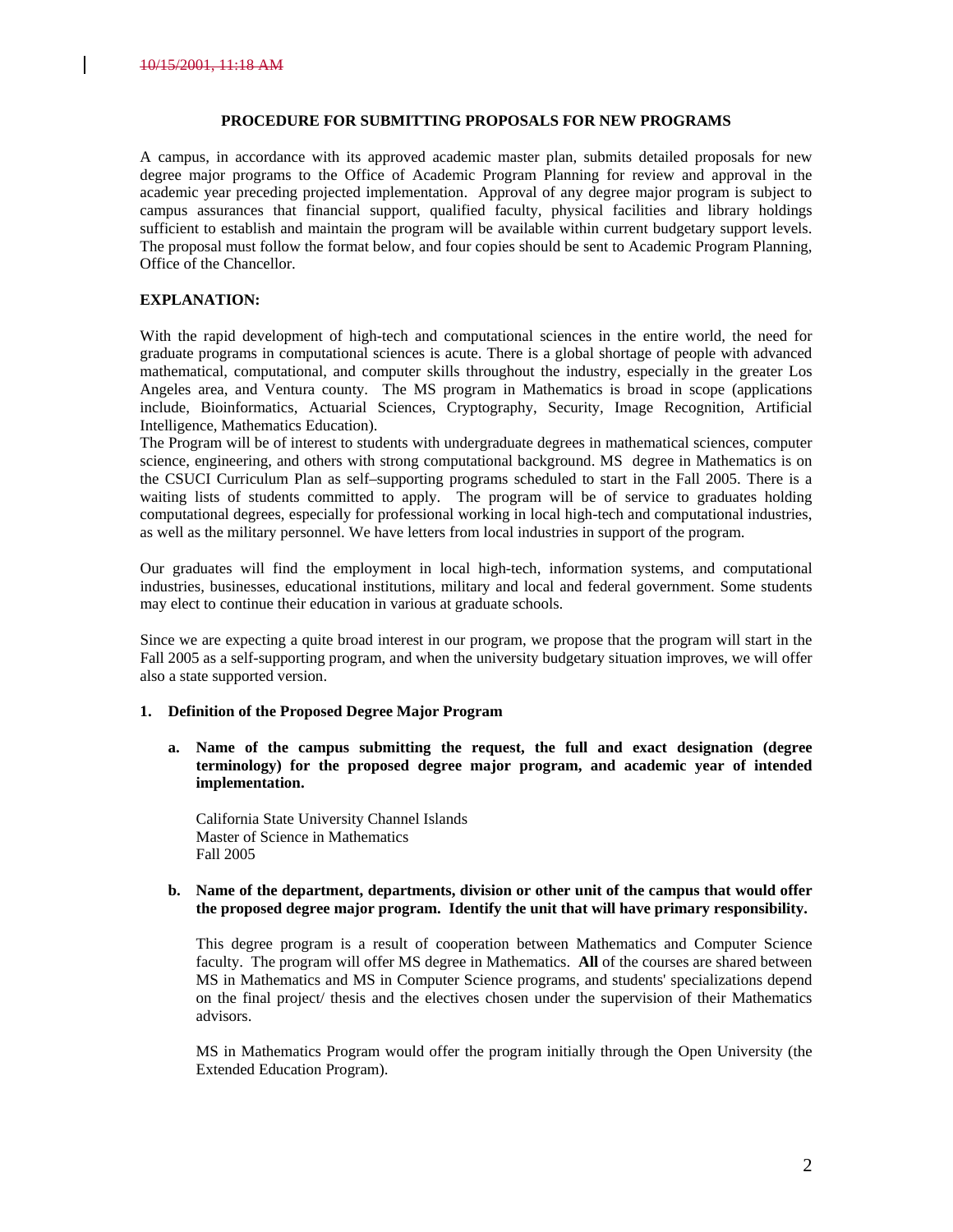#### **c. Name, title, and rank of the individual(s) primarily responsible for drafting the proposed degree major program.**

 Peter Smith, PhD Professor of Computer Science

 William Wolfe, PhD Professor of Computer Science

 Geoff Dougherty Professor of Physics

 Ivona Grzegorczyk, PhD Professor of Mathematics

Jesse Elliott Assistant Professor of Mathematics

Jorge Garcia Assistant Professor of Mathematics

#### **d. Objectives of the proposed degree major program.**

#### **General Objectives:**

- 1. Provide students with the opportunity to earn a Master degree in Computer Science or Mathematics from the California State University.
- 2. Prepare students for employment in a variety of highly sophisticated and complex high-tech and bio-tech industries, businesses, education systems, military and local and federal government
- 3. Prepare students for further study in graduate or professional schools.
- 4. Equip students with the depth, flexibility and mathematical skills that apply to variety of fields and offer various career opportunities, including consulting, scientific and technical positions in business and industry, research and development, national and industrial security or teaching positions.
- 5. Offer all CSUCI students the opportunity to broaden their knowledge and learn mathematical skills and computer technology that can be applied to various professional and personal situations.

#### **Learning Objectives:**

Students will:

- 1. Demonstrate critical thinking, problem solving, and advanced mathematical skills by identifying, evaluating, analyzing, synthesizing and presenting fundamental and advanced mathematical and computer science issues and their applications.
- 2. Demonstrate the knowledge of current mathematical theories and broad technology use in industry, including a working knowledge of software development techniques in an industrial setting.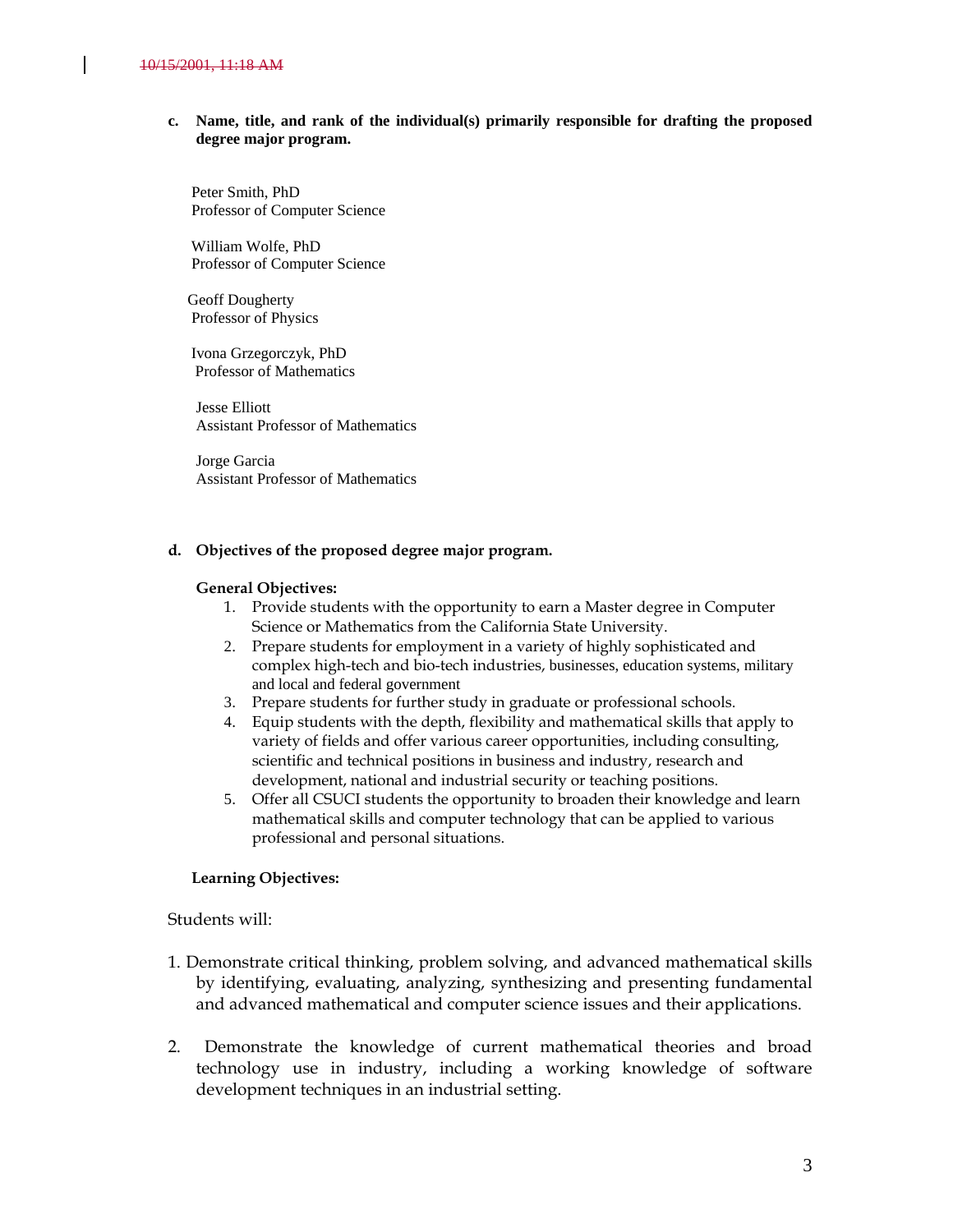- 3. Be knowledgeable of emerging new technologies and industrial practices connected to the computer industry and demonstrate understanding of computing technologies in society.
- 4. Demonstrate cooperation skills by working effectively with others in interdisciplinary group settings – both inside and outside the classroom.
- 5. Demonstrate independent working and thinking skills by completing a graduate project and/or master thesis.
- 6. Demonstrate a sense of exploration that enables them to pursue rewarding careers in high-tech industries, bio-tech industries, businesses, education systems, military and local and federal government
- 7. Demonstrate flexibility, transferability and adaptability of their life-learning skills that are so important n fast changing national and international economy.
- **e. Total number of units required for the major. List of all courses, by catalog number, title, and units of credit, to be specifically required for a major under the proposed degree program. Identify those new courses that are (1) needed to initiate the program and (2) needed during the first two years after implementation (Complete Table 1). Include proposed catalog descriptions of all new courses.**

32 Semester units required for the major.

Since CSUCI will begin admitting graduate students in Fall 2004, all courses are new and will be needed to initiate the program. These courses will be offered during the first two years (and subsequent years) after program implementation. See the following pages for Courses and Catalog Descriptions.

#### **CORE COURSES (11 Units)**

Choose 3 courses from the following list:

MATH 510 Probabilistic Methods And Measure Theory (3) MATH 511 Functional Analysis (3) COMP 510 Algorithms (3) COMP 569 Artificial Intelligence (3) PHYS 510 Advanced Image Analysis Techniques (3)

And required two units of:

Math 599 Graduate Seminar (1)

**ELECTIVES (15 Units)\***

**Choose 5 Electives from the following list (at least 3 courses in mathematics):**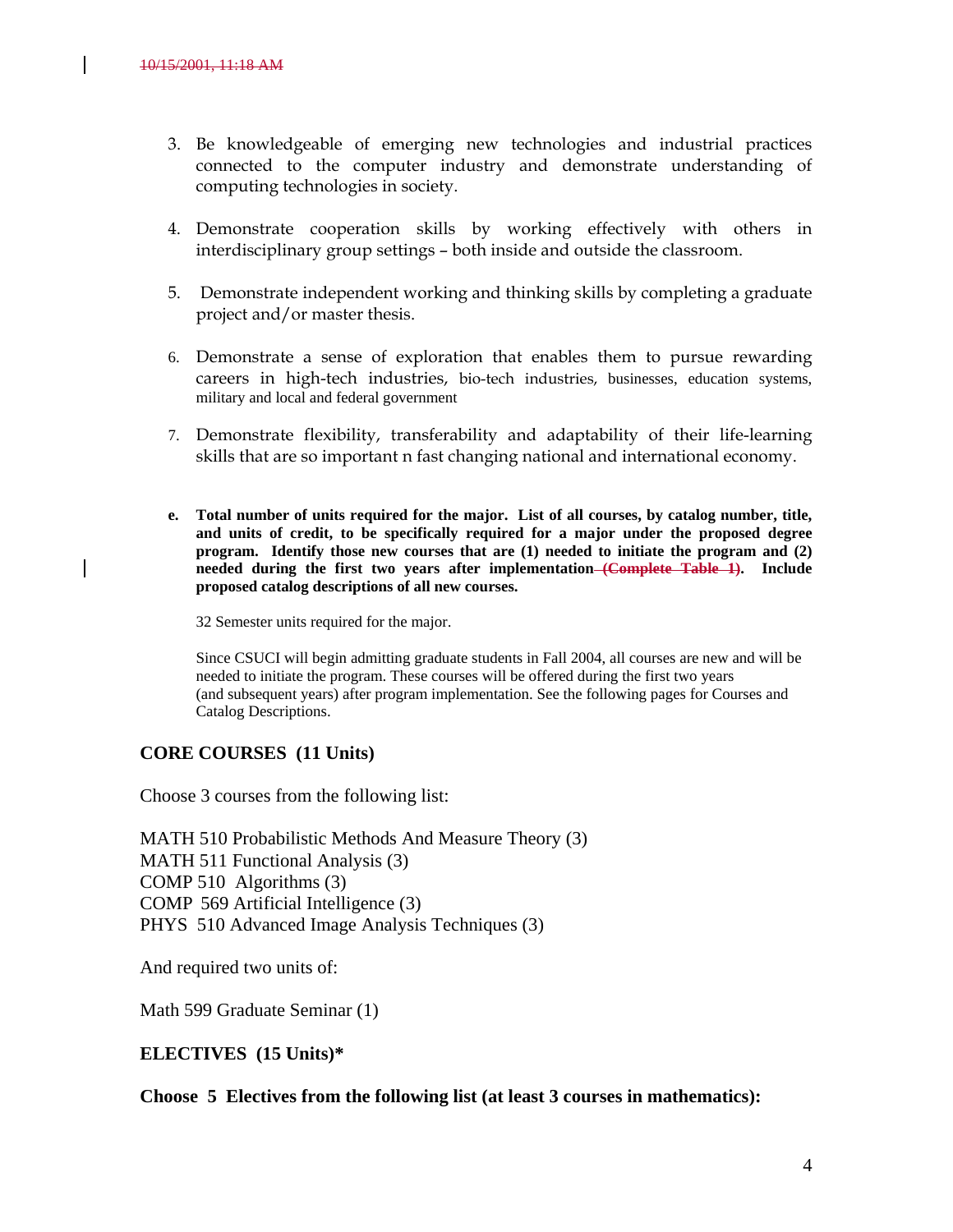| Math/COMP 581 |     | 3 | Mathematical Methods in Artificial Intelligence |
|---------------|-----|---|-------------------------------------------------|
| Math          | 511 | 3 | <b>Functional Analysis</b>                      |
| Math          | 513 | 3 | <b>Advanced Algebra</b>                         |
| Math          | 555 | 3 | <b>Actuarial Sciences</b>                       |
| Math          | 565 | 3 | <b>Research in Mathematics Education</b>        |
| Math          | 582 | 3 | Number Theory and Cryptography                  |
| Math          | 584 | 3 | Algebraic Geometry and Coding Theory            |
| Math          | 587 | 3 | <b>Markov Chains and Markov Processes</b>       |
| Math          | 588 | 3 | <b>Stochastic Analysis</b>                      |
| <b>PHYS</b>   | 546 | 3 | <b>Pattern Recognition</b>                      |
| <b>COMP</b>   | 520 | 3 | <b>Advanced Database Systems</b>                |
| <b>COMP</b>   | 524 | 3 | Security                                        |
| <b>COMP</b>   | 529 | 3 | <b>Network Computing</b>                        |
| <b>COMP</b>   | 549 | 3 | Human-Computer Interaction                      |
| <b>COMP</b>   | 550 | 3 | <b>Object-Oriented Software Engineering</b>     |
| <b>COMP</b>   | 569 | 3 | Artificial Intelligence                         |
| <b>COMP</b>   | 571 | 3 | <b>Biologically Inspired Computing</b>          |
| <b>COMP</b>   | 572 | 3 | <b>Neural Networks</b>                          |
| <b>COMP</b>   | 575 | 3 | <b>Multi-Agent Systems</b>                      |
| <b>COMP</b>   | 578 | 3 | Data Mining                                     |

\*other graduate or junior/senior courses may be included with advisors approval.

### **PROJECT OR MASTER THESIS - EMPHASIS (6 units)**

Math 597 Master Thesis or

Math 598 Master Project

**TOTAL CREDITS**: 32 units

### **COURSE DESCRIPTIONS FOR CATALOG**

### **COMP 510 Algorithms (3)**

Design strategies for algorithms and data structures. Theoretical limits to space and time requirements. Time/space trade-offs. Categories of problems and algorithms. Applications to business, bioinformatics, engineering, telecommunications and other disciplines. Open problems in the field.

### **COMP 520 Advanced Database Systems (3)**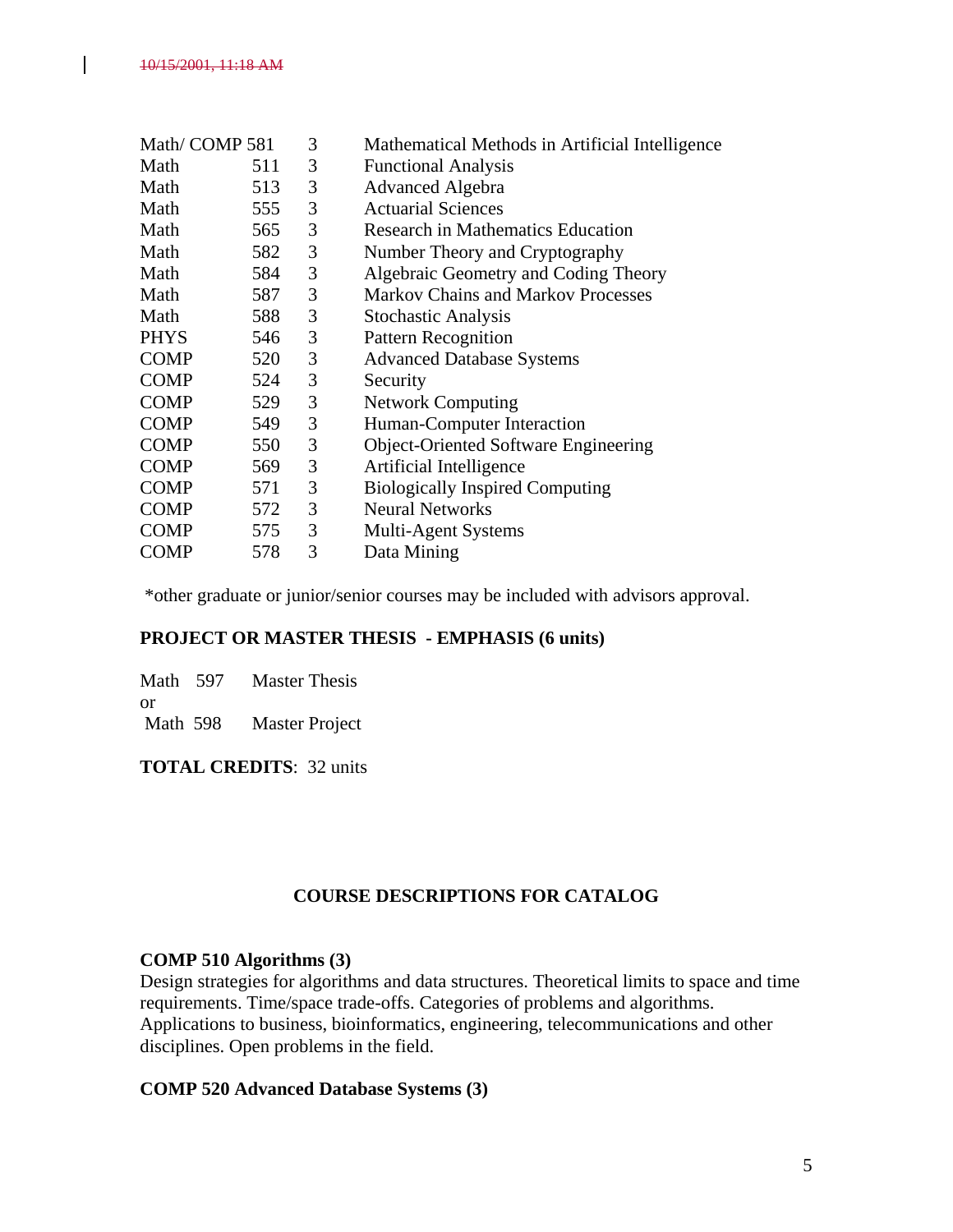Three hours lecture in the lab per week.

This graduate course covers advanced analysis of Relational Database Management Systems including their design and implementation. Topics include relational algebras, Entity Relation Diagrams, first, second, and third Normal Forms, data integrity constraints, triggers, query optimization, indexing, stored procedures, distributed databases, database administration issues, transaction processing and scheduling, object oriented database modeling, and data security

# **COMP 524 Security (3)**

Three hours lecture in the lab per week.

A survey of security issues and techniques for stand-alone and networked computer systems including databases. Techniques such as auditing, risk analysis, cost-benefit analysis. Security standards. Application in various fields.

# **COMP 529. Network Computing (3)**

Three hours of lecture in the lab per week. Design and programming in Java of distributed systems that use telecommunication networks as their computing platform.

# **COMP 532 Computational Bioinformatics (3)**

Three hours of lecture in the lab per week.

Contemporary computational models used in molecular biology and structures simulations will be introduced. Topics include dynamic programming, statistical/ information techniques for pattern recognition, algorithms for string alignments, structural superposition algorithms, computing with differential information, 3D motifs, Hidden Markov Models, phylogenetic trees, genetic algorithms.

# **Comp 549 Human-Computer Interaction (3)**

Three hours lecture in the lab per week.

The design, development and analysis of effective interfaces to computer systems. Trends in graphical user interfaces.

### **COMP 550. Object-Oriented Software Engineering (3)**

Three hours of lecture in the lab per week.

Fundamentals of Object-Oriented Design and Analysis. Designing systems with Unified Modeling Language (UML) and patterns. Applications to other fields.

# **COMP 566. Geometry and Computer Graphic (3)**

Three hours of lecture in the lab per week.

Prerequisite:

Algorithms for geometric analysis and retrieval of 3D shapes from large 3D databases common in several fields, including computer graphics, computer-aided design, molecular biology, paleontology, and medicine. The focus of study will be recent methods for matching, registering, recognizing, classifying, clustering, segmenting, and understanding 3D data.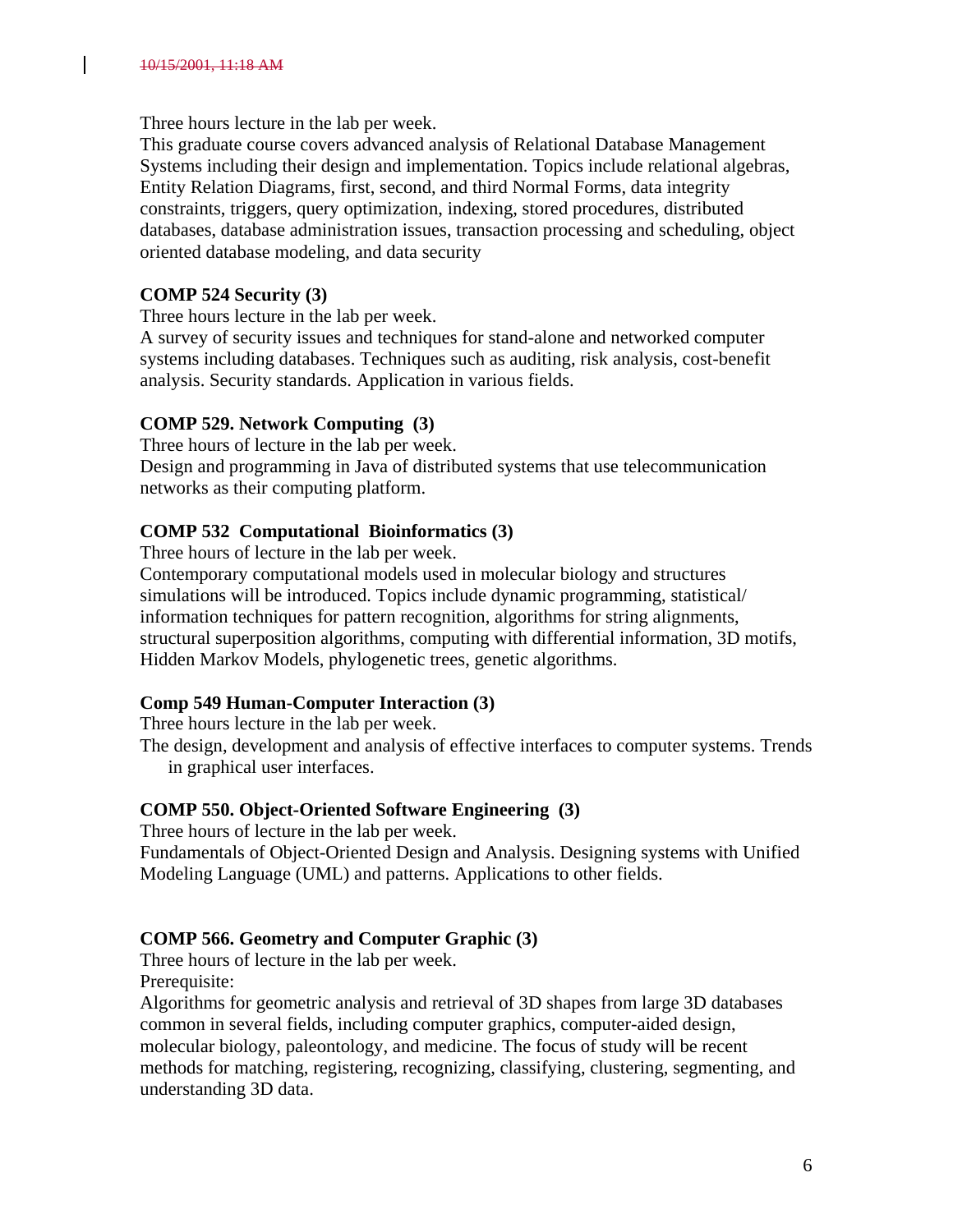### **COMP 569 Artificial Intelligence (3)**

Three hours of lecture in the lab per week.

The course covers the many aspects of how human intelligence might be encoded in computer programs and mechanisms such as robots. This includes topics in Natural Language Processing, Computer Vision, Expert Systems, and Automated Problem Solving.

### **COMP 571. Biologically Inspired Computing (3)**

Three hours of lecture in the lab per week.

Study of computing paradigms that have roots in Biology including Neuromorphic Systems, Evolutionary Systems, Genetic Programming, Swarm Intelligence and Artificial Immune Systems.

### **COMP 572 Neural Networks (3)**

Three hours of lecture in the lab per week.

Covers the basic ideas of distributed computation with many simple processing units, similar to the neurons of the brain. Topics include: Hopfield style networks applied to optimization problems, and the backpropagation method applied to pattern classification problems. Additional topics include associate memory, binary vs analog networks, simulated annealing.

### **COMP 575. Multi-Agent Systems (3)**

Three hours of lecture in the lab per week.

Fundamentals of Object-Oriented Design and Analysis. Designing systems with Unified Modeling Language (UML) and patterns. Applications in various situations and fields.

### **COMP 578 Data Mining (3)**

Three hours of lecture in the lab per week.

This graduate course covers the fundamentals of Data Mining. Topics include the analysis of patterns of data in large databases and data warehouses, the application of statistical pattern recognition, and data modeling and knowledge representation. Applications in large databases, gene hunting

### **COMP/MATH 581. Mathematical Methods in Artificial Intelligence (3)**

Three hours of lecture in the lab per week.

Mathematical foundations for Artificial Intelligence: Trees and Search, Predicate Logic, The Theory of Resolution, Nonmonotonic Reasoning, Probability Theory, Bayesian Networks, Fuzziness and Belief Theory, Classifier Systems, Math for Neural Networks, Elements of Statistics, Decision Trees and Optimization.

### **Math 510 Probabilistic Methods And Measure Theory. (3)**

Three hours of lecture in the lab per week.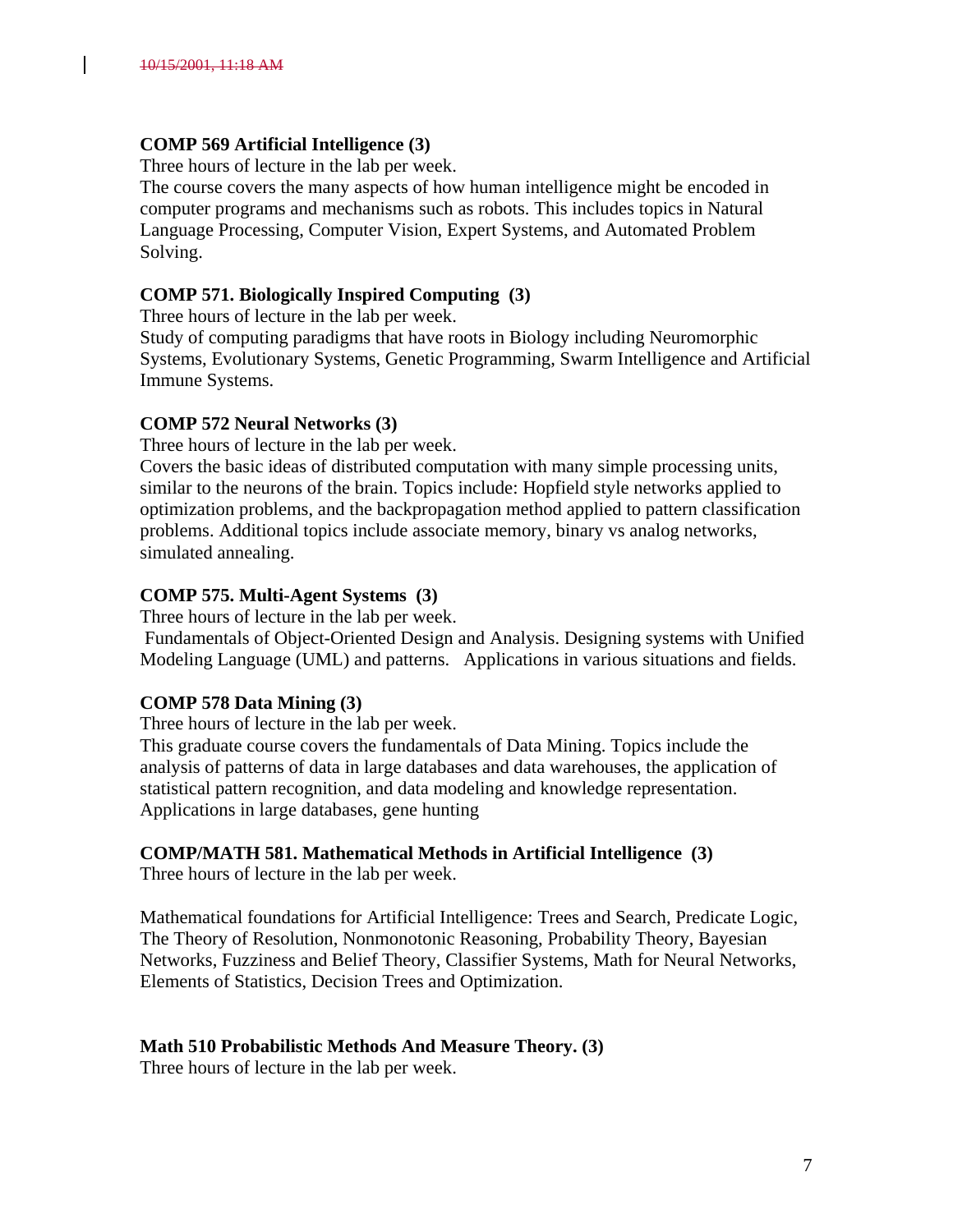Introduction to probabilistic methods. Topic include: sigma algebras, measures, integrals, Lebesgue measure, main convergence results and the change of variable results for integrals. Probabilistic methods in computational sciences are studied.

# **Math 511 Functional Analysis (3)**

Three hours of lecture per week.

Metric spaces, function spaces, normed vector spaces, linear operators. Banach spaces, Hilbert spaces. Spectral theory. Fundamental theorems in functional analysis. Applications in various fields including computer science, bioinformatics, statistical analysis.

### **Math 555 Actuarial Sciences (3)**

Three hours of lecture.

The course provides a sound grounding in the mathematical, statistical and financial concepts needed for actuarial work, including technical and communication skills. Probability, statistics, data analysis, mathematical modeling. Risk analysis, pension plans, financial economics, and time series. Various software packages are used.

## **Math 565 Research in Mathematics Education (3)**

Three hours of lecture per week,

Mathematical research methods in education. Current issues of college level curriculum including systems of geometry, algebra, precalculus, calculus, probability and statistics, linear algebra, differential equations, and discrete mathematics.

# **MATH 482. Number Theory and Cryptography (3)**

Three hours of lecture per week.

Number theory, finite fields, polynomial rings, elliptic curves, public-key cryptography, zero-knowlege protocols, primality testing, factorization algorithms and applications.

### **Math 584 Algebraic Geometry and Coding Theory (3)**

Three hours of lecture per week.

Algebraic varieties over algebraically closed fields and finite fields, Hamming codes, cyclic codes, BCH codes, alternant codes, Goppa codes, codes on graphs.

### **Math 587 Markov Chains and Markov Processes (3)**

Three hours of lecture**.**

Topics include: Central Limit Theorem, Law of Large Numbers, Convergence Theorems, Markov Chains and Markov Processes. Applications in other fields, such as bioinformatics and computer science.

### **Math 588 Stochastic Analysis (3)**

Three hours of lecture**.**

Topics include: Brownian motion, stochastic integrals, conditional expectation, Kolmogorv's Theorem, applications of Lebesgue Dominated Convergence Theorem. Introduction to Stochastic Differential Equations will be given.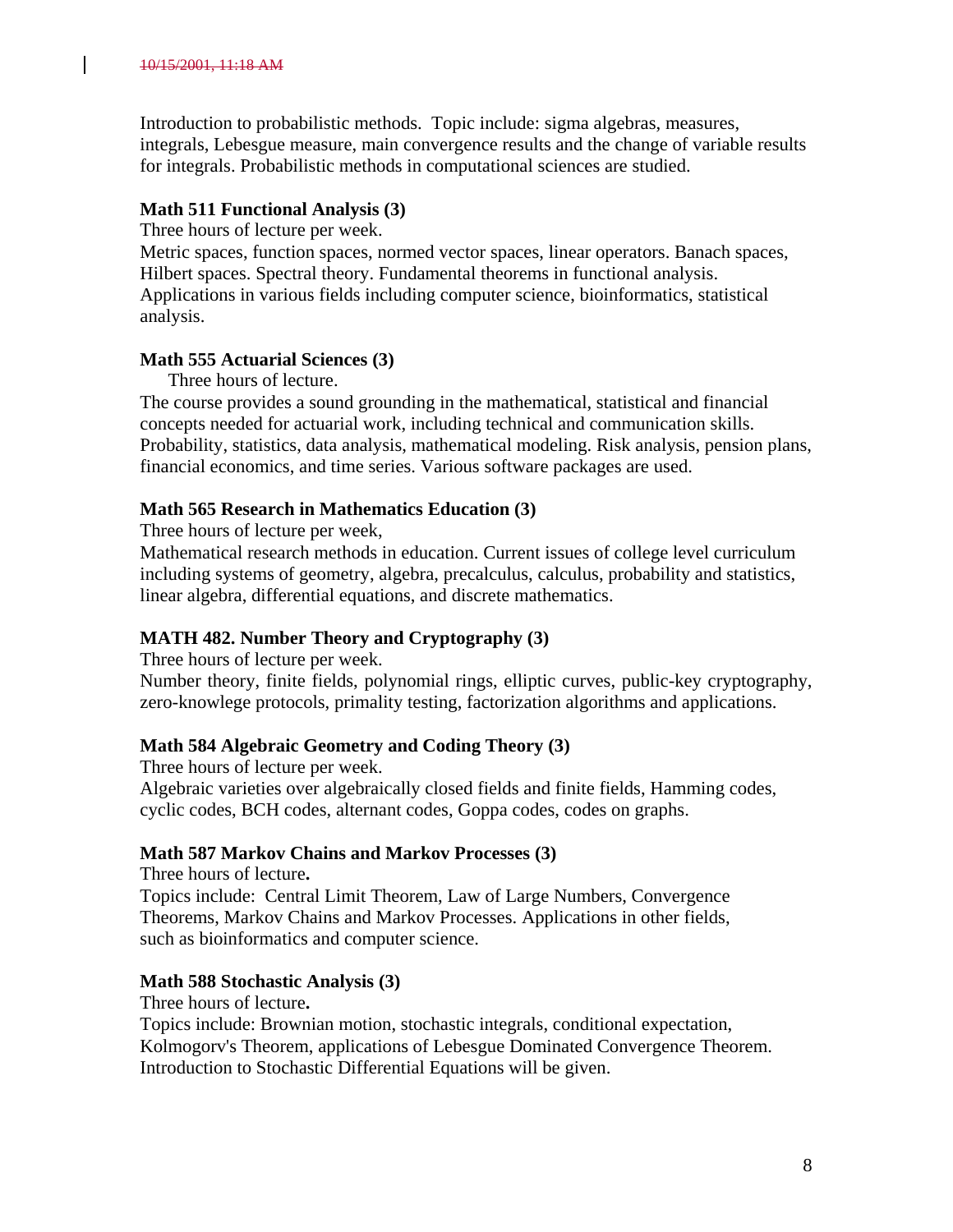#### **Math 597 Master Thesis (1-6)**

Supervised research in mathematical sciences or applications. All students are required to present their research at Graduate Seminar and write Master Thesis. Repeatable.

#### **Math 598 Master Project (1-6)**

Supervised industrial, educational or scientific project involving use of advanced mathematical methods. All students are required to present their projects at the Graduate Seminar. Repeatable.

### **Math 599 Graduate Seminar (1)**

Oral presentations of current advancements in the field, reports on students' research, master thesis, and projects. Repeatable.

### **PHYS 510 Advanced Image Analysis Techniques (3)**

Three hours of lecture in the lab per week. Image processing course in the fundamentals of 2-D digital signal processing with emphasis in image processing techniques, image filtering design and applications. Programming exercises in Matlab (or Octave) will be used to implement the various processes, and their performance on synthetic and real images will be studied.

#### Applications in medicine, robotics, consumer electronics and communications.

### **PHYS 546 Pattern Recognition (3)**

Three hours of lecture in the lab per week.

New and emerging applications of pattern recognition - such as data mining, web searching, multimedia data retrieval, face recognition, and cursive handwriting recognition - require robust and efficient pattern recognition techniques. Statistical decision-making and estimation are regarded as fundamental to the study of pattern recognition. The course addresses the issue of analyzing pattern content by feature extraction and classification. The principles and concepts underpinning pattern recognition, and the evolution, utility and limitations of various techniques (including neural networks) will be studied. Programming exercises will be used to implement examples and applications of pattern recognition processes, and their performance on a variety of diverse examples will be studied.

**f. List of elective courses, by catalog number, title, and units of credit that can be used to satisfy requirements for the major. Identify those new courses that are (1) needed to initiate the program and (2) needed during the first two years after implementation (Complete Table 1). Include proposed catalog descriptions of all new courses.** 

Since CSUCI will begin admitting graduate students in Fall 2005, all courses are new and will be needed to initiate the program. MS students in Mathematics are required to complete 15 units of electives from the following list, including 9 units with MATH prefix.

| <b>COMP</b> | 520 | <b>Advanced Database Systems</b> |
|-------------|-----|----------------------------------|
| <b>COMP</b> | 524 | Security                         |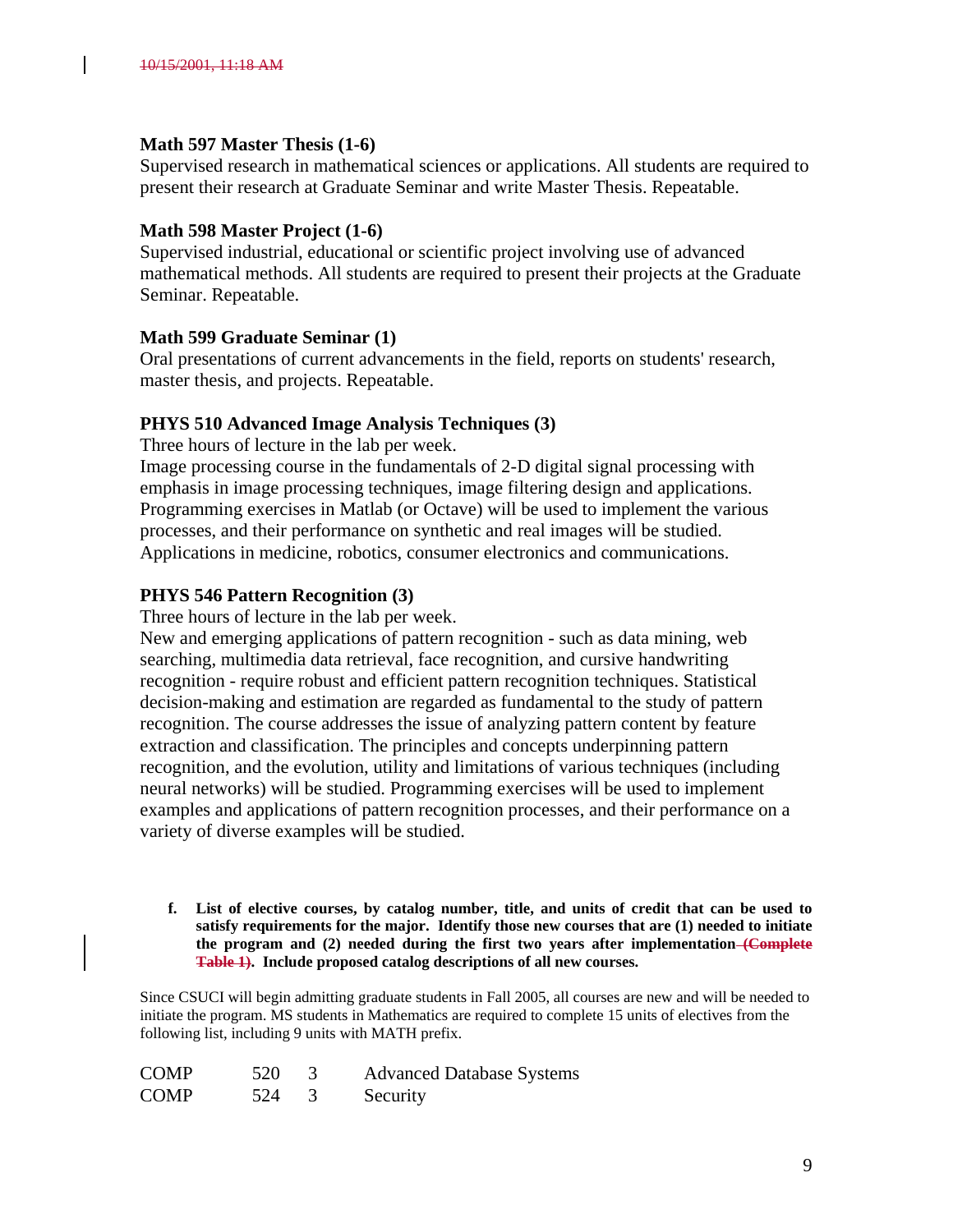| 529           | 3 | <b>Network Computing</b>                        |  |
|---------------|---|-------------------------------------------------|--|
| 549           | 3 | Human-Computer Interaction                      |  |
| 550           | 3 | <b>Object-Oriented Software Engineering</b>     |  |
| 569           | 3 | Artificial Intelligence                         |  |
| 571           | 3 | <b>Biologically Inspired Computing</b>          |  |
| 572           | 3 | <b>Neural Networks</b>                          |  |
| 575           | 3 | Multi-Agent Systems                             |  |
| 578           | 3 | Data Mining                                     |  |
| COMP/Math 581 | 3 | Mathematical Methods in Artificial Intelligence |  |
| 511           | 3 | <b>Functional Analysis</b>                      |  |
| 555           | 3 | <b>Actuarial Sciences</b>                       |  |
| 565           | 3 | <b>Research in Mathematics Education</b>        |  |
| 582           | 3 | Number Theory and Cryptography                  |  |
| 584           | 3 | Algebraic Geometry and Coding Theory            |  |
| 587           | 3 | <b>Markov Chains and Markov Processes</b>       |  |
|               | 3 | <b>Stochastic Analysis</b>                      |  |
| 546           | 3 | <b>Pattern Recognition</b>                      |  |
|               |   | 588                                             |  |

### **COURSE DESCRIPTIONS FOR CATALOG**

See above descriptions

- **g. If any formal options, concentrations, or special emphases are planned under the proposed major, explain fully.**
- **h. Course prerequisites and other criteria for admission of students to the proposed degree major program, and for their continuation in it.**

-Except as noted below, all courses are open to matriculated and graduate students of the University.

-Students seeking admission to the Master of Science in Mathematics Program must be officially accepted into CSUCI graduate MS Mathematics Program.

-Student should provide at least two letters of recommendation.

- Students must remain in good academic standing.

LIST OF COURSES WITH PREREQUISITES – all graduate courses require graduate standing or permission of the instructor:

| Advanced Image Analysis Techniques (3)      |
|---------------------------------------------|
| <b>Advanced Database Systems</b>            |
|                                             |
|                                             |
| Human-Computer Interaction                  |
| <b>Object-Oriented Software Engineering</b> |
|                                             |
|                                             |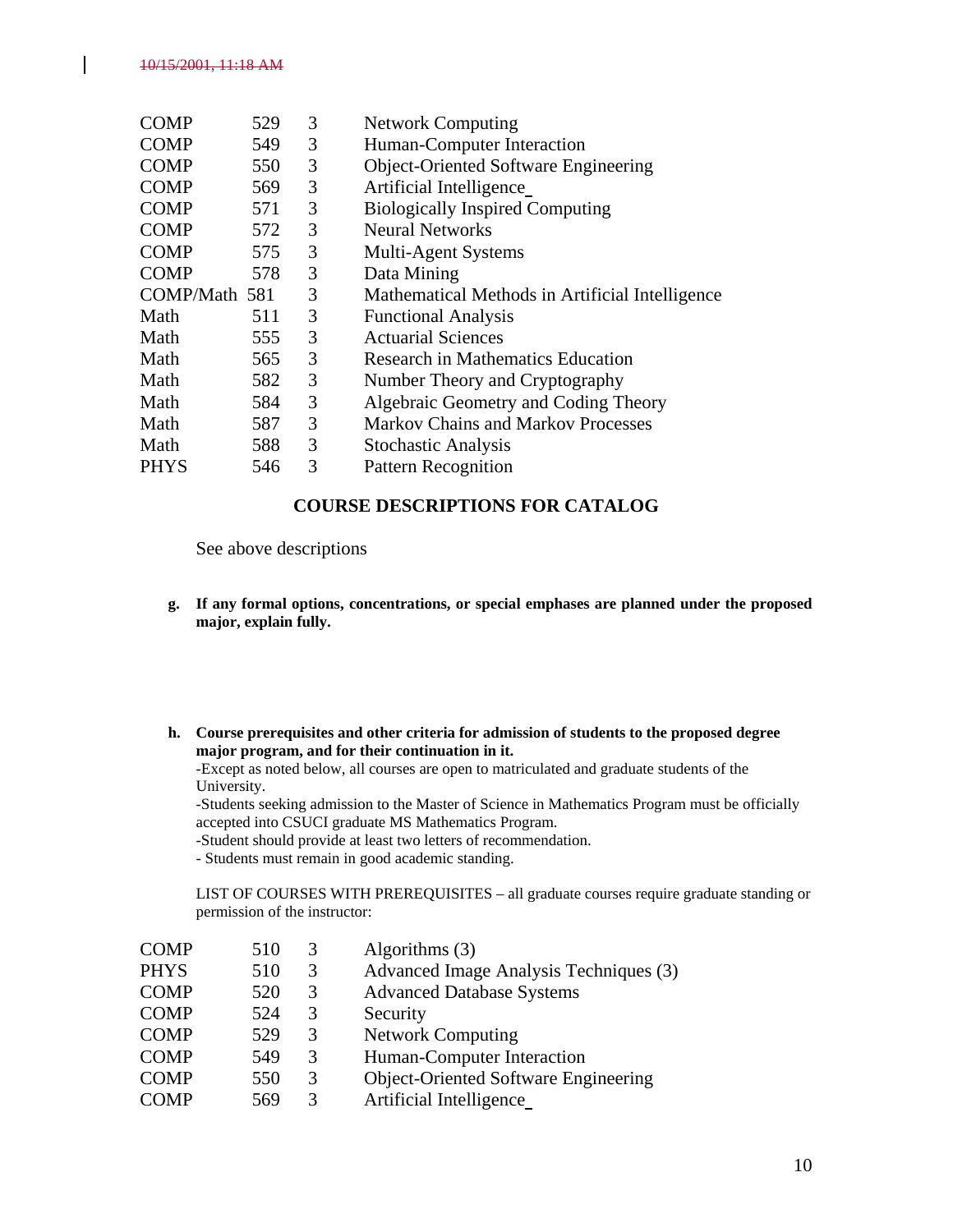| <b>COMP</b>   | 571 | 3     | <b>Biologically Inspired Computing</b>          |
|---------------|-----|-------|-------------------------------------------------|
| <b>COMP</b>   | 572 | 3     | <b>Neural Networks</b>                          |
| <b>COMP</b>   | 575 | 3     | Multi-Agent Systems                             |
| <b>COMP</b>   | 578 | 3     | Data Mining                                     |
| COMP/Math 581 |     | 3     | Mathematical Methods in Artificial Intelligence |
| Math          | 510 | 3     | Probabilistic Methods And Measure Theory        |
| Math          | 511 | 3     | <b>Functional Analysis</b>                      |
| Math          | 555 | 3     | <b>Actuarial Sciences</b>                       |
| Math          | 565 | 3     | Research in Mathematics Education               |
| Math          | 582 | 3     | Number Theory and Cryptography                  |
| Math          | 584 | 3     | Algebraic Geometry and Coding Theory            |
| Math          | 587 | 3     | <b>Markov Chains and Markov Processes</b>       |
| Math          | 588 | 3     | <b>Stochastic Analysis</b>                      |
| <b>PHYS</b>   | 546 | 3     | <b>Pattern Recognition</b>                      |
| Math          | 597 | $1-6$ | <b>Master Thesis</b>                            |
| Math          | 598 | $1-6$ | <b>Master Project</b>                           |
| Math          | 599 | 1     | <b>Graduate Seminar</b>                         |

#### **i. Explanation of special characteristics of the proposed degree major program, e.g., in terminology, units of credit required, types of course work, etc.**

- This degree program is a result of cooperation between Mathematics and Computer Science faculty. The program will offer MS degree in Mathematics. All of the courses are shared with MS in Computer Science program.

-The program contains up-to-date technical, theoretical and intellectual achievements in the field of Mathematics.

-It stresses modern computer applications in highly developing fields such as statistical analysis, bioinformatics, artificial intelligence, pattern recognition, computer graphics and mathematics education.

-By requiring graduate projects or thesis (6 units), it implements the distinguishing characteristics of all CSUCI programs: an interdisciplinary and service learning approach to higher education.

- **j. For undergraduate programs, provisions for articulation of the proposed major with community college programs.**
- **k. Provision for meeting accreditation requirements, where applicable, and anticipated date of accreditation request.**
- **2. Need for the Proposed Degree Major Program**
	- **a. List of other California State University campuses currently offering or projecting the proposed degree major program; list of neighboring institutions, public and private, currently offering the proposed degree major program.**

Most other CSU campuses offer a Master of Science in Mathematics. However, three nearby private institutions (California Lutheran, Pepperdine, Westmont) do not offer these degrees.

**b. Differences between the proposed program and programs listed in Section 2a above.**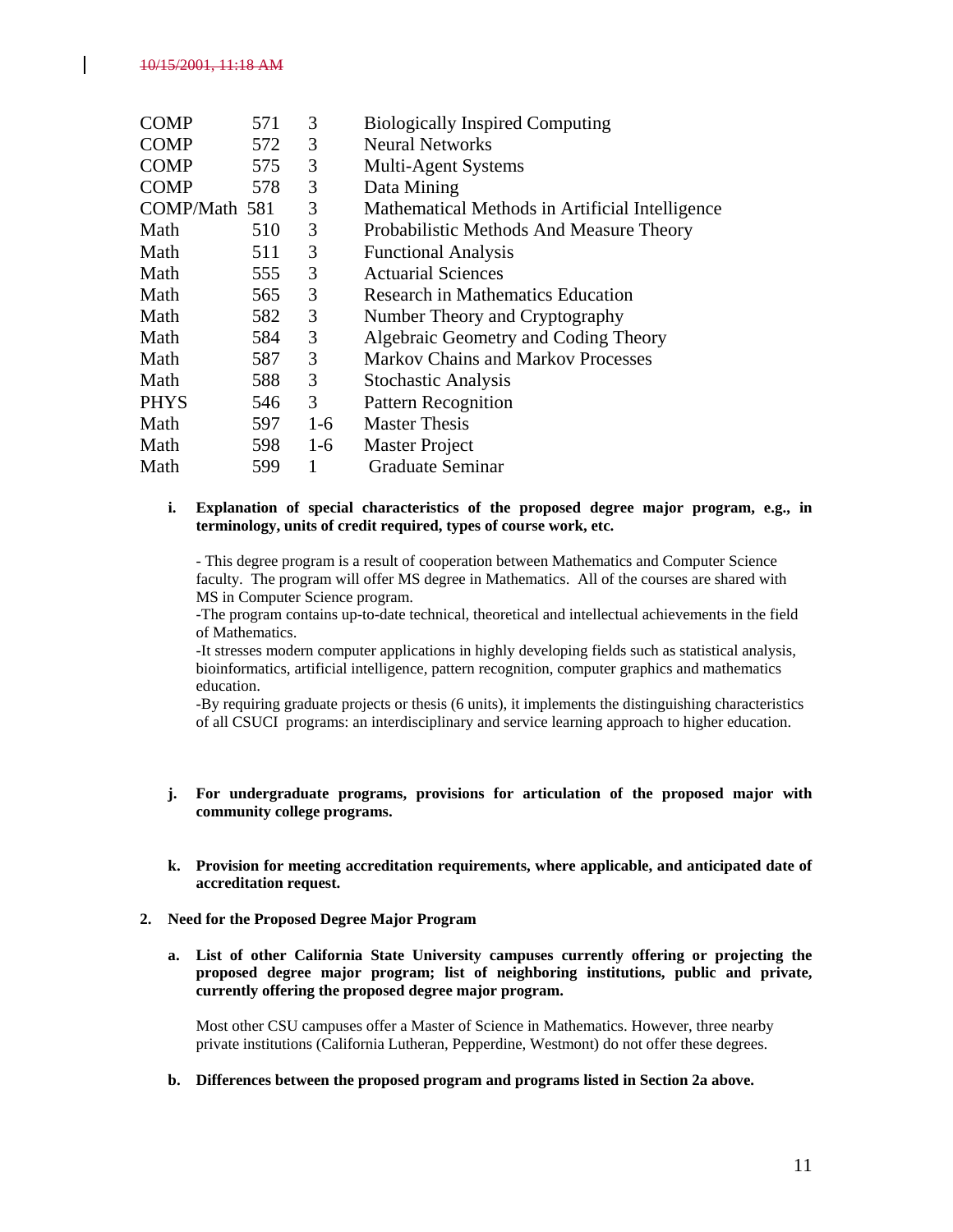-The CSUCI Program will provide an opportunity to earn a MS in Mathematics degree to students in the local service area – and offer all students access to a highly desired high-tech and educational positions in a unique program that stresses an interdisciplinary learning approach. - This degree program is a result of cooperation between Mathematics and Computer Science faculty and stresses modern, scientific approach through mathematical analysis of underlying ideas. All of the courses are shared between the MS in Mathematics and MS in Computer Science programs.

- The program is designed to reflect rapidly changing needs of computational industries and educational needs, and to address the sophisticated applications and computational issues (for example in bioinformatics, data mining, computer graphics, internet development, security issues).

- The program provides local industry related projects and internships with the local high –tech companies.

#### **f. Professional uses of the proposed degree major program.**

The Master of Science Mathematics will prepare students for a variety of high-tech industrial positions or advanced mathematics education positions. The Degree would also prepare students for further graduate education in computational fields.

**g. The expected number of majors in the year of initiation and three years and five years thereafter. The expected number of graduates in the year of initiation and three years and five years thereafter.**

|                 | Number of Majors* | Number of Graduates* |
|-----------------|-------------------|----------------------|
| Initiation Year | 20                |                      |
| Third year      | 40                | 20                   |
| Fifth year      | 100               | 20                   |

•from CSU Channel Islands Enrollments Models

#### **3. Existing Support Resources for the Proposed Degree Major Program**

**a. Faculty members, with rank, appointment status, highest degree earned, date and field of highest degree, and professional experience (including publications if the proposal is for a graduate degree), who would teach in the program.**

#### **BRIEF FACULTY BIOGRAPHIES (up to 3 relevant publications listed).**

#### **Ivona Grzegorczyk**

Professor of Mathematics PhD in Mathematics, UC Berkeley, 1990 Mathematics Professor since 1990 Extensive experience in the areas of algebraic geometry, moduli problems, applied mathematics, mathematics education.

#### *Selected publications:*

1. On Newstead's Conjecture on Vector Bundles on Algebraic Curves, **Mathematichen Annallen 300, 521-541(1994).**

2. Mathematics and Fine Arts, **Kendall/Hunt publishing Co., (2000)** .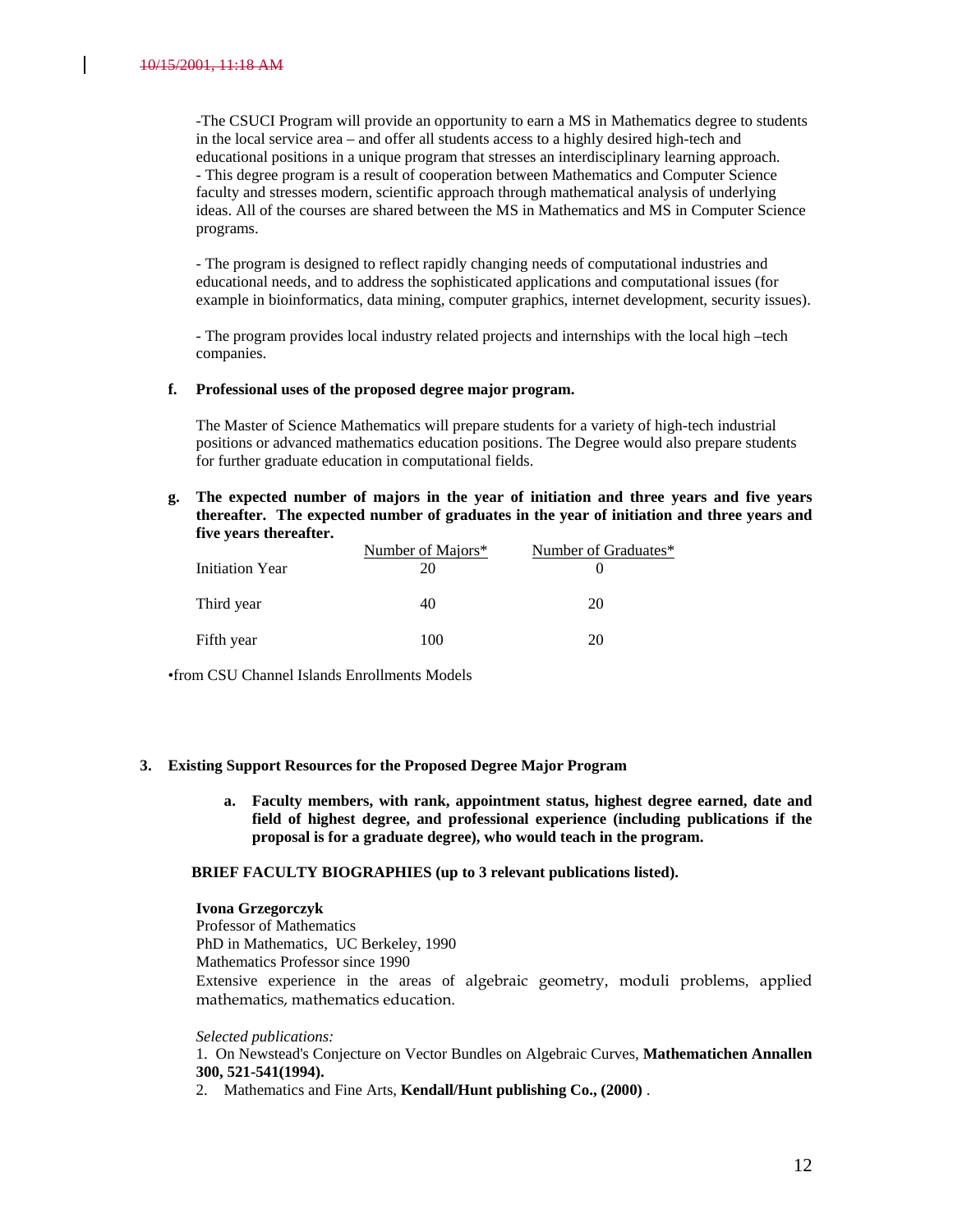3. Geography of Brill-Noether Loci for Small Slopes (with L. Brambila-Paz and P. Newstead), **Journal of Algebraic Geometry. 6 (1997).**

#### **Peter Smith**

Professor of Computer Science PhD in Computer Studies, Lancaster University, 1975 Computer Science Professor since 1980 Extensive experience in the areas of data structures and algorithms

*Selected publications:*

1. Applied Data Structures with C++ , Jones and Bartlett, 2004

2. Experiments with word-by-word compression of English text using lexicons, **Computer Journal**, 1992.

3. Experiments with a very fast substring search algorithm, **Software-Practice and Experience**, 1991.

#### **William Wolfe**

Professor of Computer Science PhD in Mathematics, CUNY, 1976 Computer Science Professor since 1988 Extensive experience in Neural Networks, Artificial Intelligence, Databases.

*Selected publications:*

- 1. Student Peer Reviews in an Upper Division Mathematics Class, **Exchanges**: The Online Journal of Teaching and Learning in the CSU, September
- 2. Thee Scheduling Algorithms Applied to the Earth Observing Systems Domain **INFORMS Journal on Management Science**, Vol. 46, No. 1, January 2000 pp. 148-
- 3. A Fuzzy Hopfield-Tank TSP Model **INFORMS Journal on Computing**, Vol. 11, No. 4, Fall 1999 pp. 329-

#### **Andrzej Bieszczad**

Visiting Professor of Computer Science PhD in Computer Engineering, Carleton University, 1996 Visiting Professor since 2003

*Selected publications:*

- **1.** White T., Pagurek B., and Bieszczad A. (1999), *[Network Modeling For Management](ftp://ftp.sce.carleton.ca/pub/netmanage/jnsm98-draft.zip)  [Applications Using Intelligent Mobile Agents](ftp://ftp.sce.carleton.ca/pub/netmanage/jnsm98-draft.zip)*, **Journal of Network and Systems Management, September, 1999.**
- **2.** Bieszczad, A., White, T., Pagurek, B. (1998), *[Mobile Agents for Network Management](ftp://ftp.sce.carleton.ca/pub/netmanage/ieee-cs-sep98.ps.gz)***, IEEE Communications Surveys, September, 1998.**
- 3. Bieszczad, A. and Pagurek, B. (1998), *[Neurosolver: Neuromorphic General Problem Solver](ftp://ftp.sce.carleton.ca/pub/netmanage/InformationSciences.ps.gz)*, Information Sciences: **An International Journal 105 (1998), pp. 239-277, Elsevier North-Holland, New York, NJ.**

#### **Geoffrey Dougherty**

Professor of Physics Ph.D. in Biophysics, University of Keele, 1979 Medical Imaging/Physics Professor since 1986 Extensive experience in medical imaging, image analysis, and bioengineering.

*Selected publications:*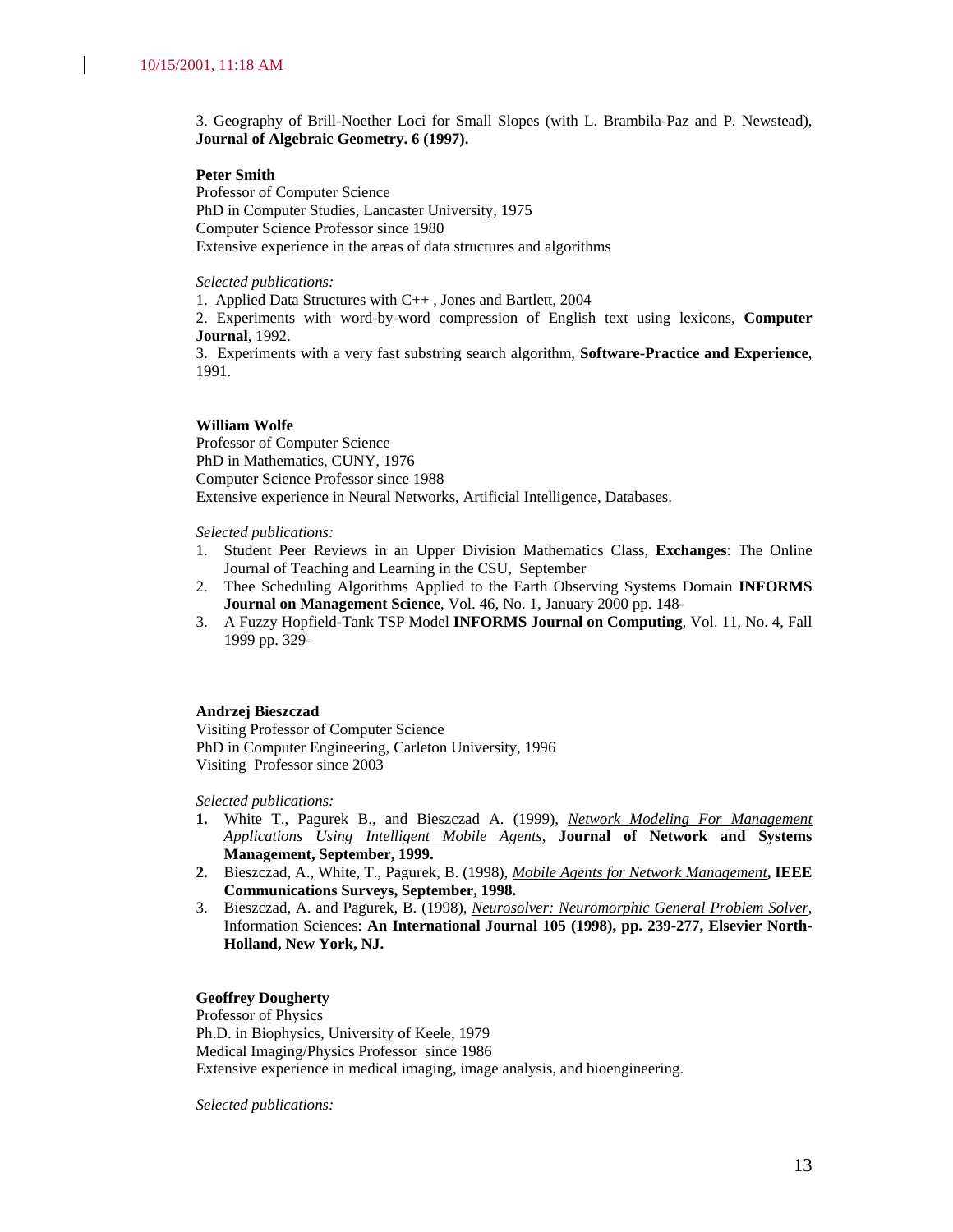- 1. Dougherty, G and Henebry, G. Lacunarity analysis of spatial pattern in CT images of vertebral bone for assessing osteoporosis. **Med. Eng. Phys., 2002, 24**, 129-138.
- 2. Dougherty, G. and Kawaf Z. The point spread function revisited: image restoration using 2-D convolution. **Radiography, 2001, 7**, 255-262.
- 3. Dougherty, G. and Henebry, G. Fractal signature and lacunarity in the measurement of the texture of trabecular bone in clinical CT images. **Med. Eng. Phys., 2001, 23**, 369-380.

#### **Jesse Elliot**

Assistant Professor of Mathematics PhD in Mathematics, UC Berkeley, 2003 Mathematics Professor since 2003 Experience in commutative algebra and number theory.

*Selected publications:*

- **1.** Witt-Burnside Rings (dissertation), **UC Berkeley, 2003**
- 2. Binomial Rings (preprint on website)

#### **Jorge Garcia**

Assistant Professor of Mathematics PhD in Mathematics, U-W Madison, 2002

Mathematics Professor since 2002

Extensive experience in Stochastic Processes, Large Deviations, Stochastic Integrals, Probability, Markov Processes and Measure Theory.

#### *Selected publications:*

- 1. An Extension of the Contraction Principle, **Journal of Theoretical Probability,** October, 2003.
- **2.** A Large Deviation Principle for Stochastic Integrals, **Journal of Theoretical Probability,**  April, 2004.
	- Three additional full-time professors in the Computer Science and Mathematics areas are planned for Fall 2005
	- Other CSUCI full-time science faculty will offer interdisciplinary and computation intensive application courses.

This program will require classroom space, computer laboratory space, library materials, library electronic databases and the use of Information Technology (IT) resources.

#### **4. Additional Support Resources Required**

**b. Any special characteristics of the additional faculty or staff support positions needed to implement the proposed program.**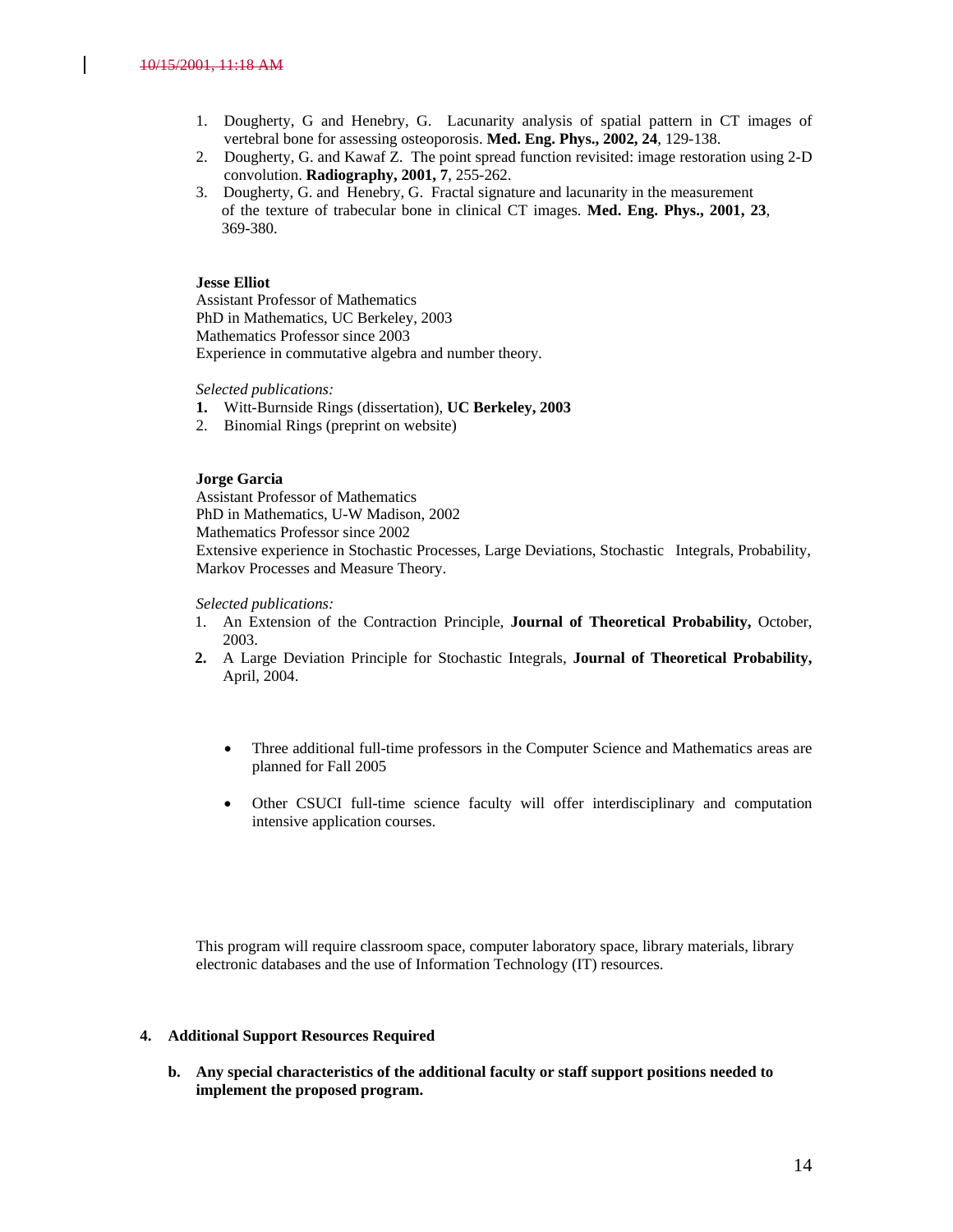This program is self-supporting and will be administered through the Extended Education office. Faculty and staff positions will be coordinated and supported by the Extended Education.

**c. The amount of additional lecture and/or laboratory space required to initiate and sustain the program over the next five years. Indicate any additional special facilities that will be required. If the space is under construction, what is the projected occupancy date? If the space is planned, indicate campus-wide priority of the facility, capital outlay program priority, and projected date of occupancy.**

The program will use the existing classroom space and new computer labs that are being developed. Since all students are going to be technology literate, some of the courses (or part if the courses) will be offered on-line. This would give the opportunity for local working professionals to participate in the program.

**d. Additional library resources needed. Indicate the commitment of the campus to purchase or borrow through interlibrary loan these additional resources.**

No additional library resources needed above the existing CSUCI Library acquisition program. The faculty is working with the Library staff to assure an appropriate level and subject distribution of library resources.

**e. Additional equipment or specialized materials that will be (1) needed to implement the program and (2) needed during the first two years after initiation. Indicate the source of funds and priority to secure these resource needs.**

No new needs beyond those planned during the development of the campus facilities.

**5. Abstract of the Proposal and Proposed Catalog Description**

# **MASTER OF SCIENCE in MATHEMATICS**

Contact person: Ivona Grzegorczyk, Professor of Mathematics Phone: (805) 437-8868 Fax: (805) 437-8864 Web Page: [http://www.csuci.edu](http://www.csuci.edu/) Email: ivona.grze@csuci.edu

DEGREE OFFERED: Master of Science in Mathematics

> THE PROGRAM: The MS in Mathematics degree at Channel Islands offers latest, cutting edge education for various applied field and mathematics education. The program will prepare students for careers in high-tech, industries, businesses, education systems, military and local and federal government, where interdisciplinary, dynamic and innovative professionals with computational skills are increasingly sought. Students will be given a strong background in mathematics, as well as skills to conduct an independent applied or educational research. The program will stress interdisciplinary applications in other computational sciences, mathematics education and business.

#### **CORE COURSES (11 Units)**